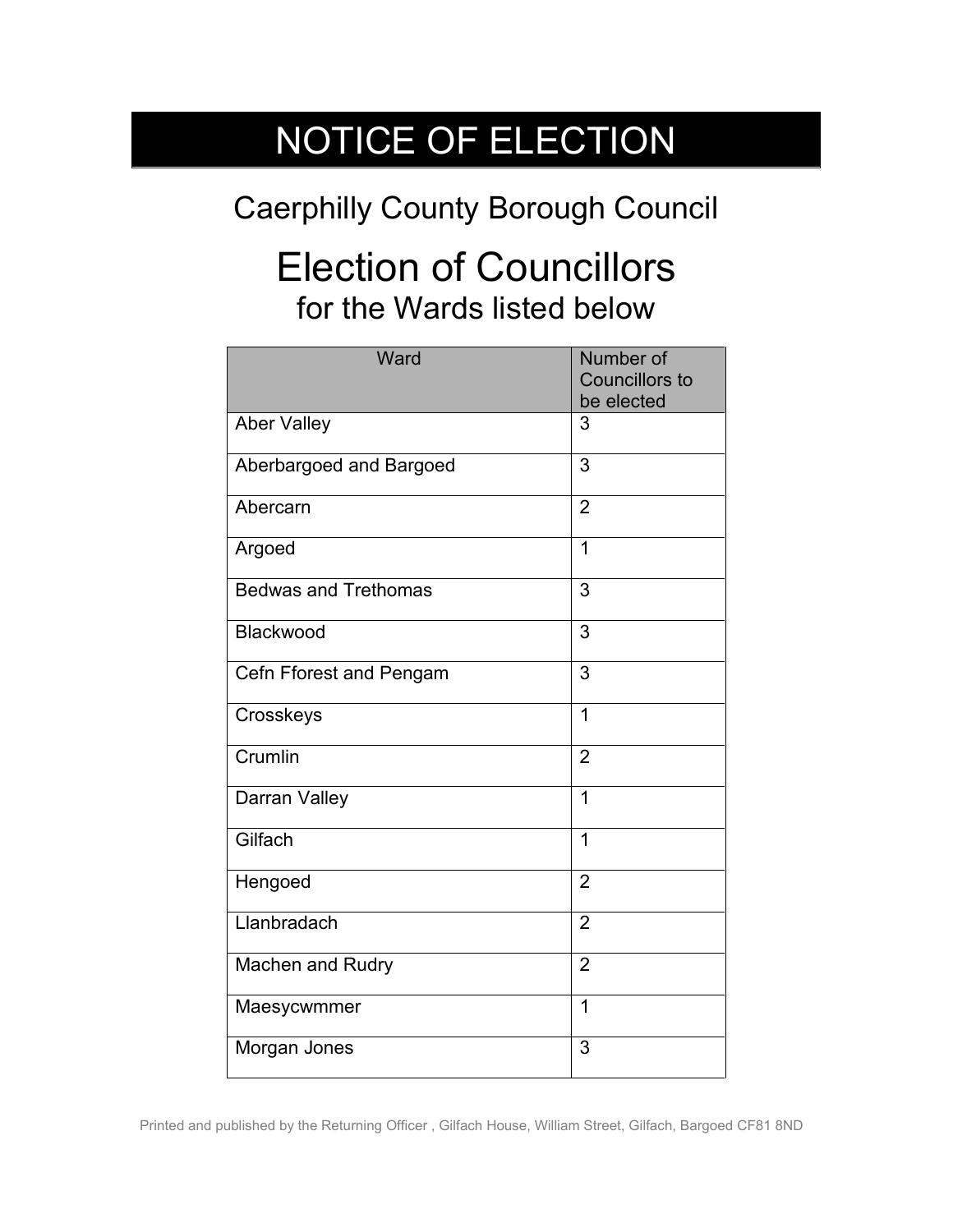| Moriah and Ponlottyn | $\overline{2}$ |
|----------------------|----------------|
| <b>Nelson</b>        | $\overline{2}$ |
| New Tredegar         | $\overline{2}$ |
| Newbridge            | 3              |
| Penmaen              | $\overline{2}$ |
| Penyrheol            | $\overline{4}$ |
| Pontllanfraith       | 3              |
| <b>Risca East</b>    | 3              |
| <b>Risca West</b>    | $\overline{2}$ |
| <b>St Cattwg</b>     | 3              |
| <b>St Martins</b>    | 3              |
| <b>Twyn Carno</b>    | 1              |
| Van                  | $\overline{2}$ |
| Ynysddu              | $\overline{2}$ |
| <b>Ystrad Mynach</b> | $\overline{2}$ |

1. Nomination papers can be delivered to the Returning Officer at the Rhymney Room, Penallta House, Tredomen Park, Ystrad Mynach CF82 7PG on any day after the date of this notice, on Monday to Friday 10.00 a.m. to 4.00 p.m. (excluding bank holidays) but no later than  $4$ pm on Tuesday  $5<sup>th</sup>$  April, 2022.

2. Alternatively Nomination papers can be submitted via email to nominations@caerphilly.gov.uk no later than 4pm on Tuesday 5<sup>th</sup> April, 2022. Files should be either pdf or jpeg format and include the area you are standing for in the subject heading. This address is for the formal submission of forms only, please contact electoral services to arrange for an informal check.

## Please note:

It is the responsibility of candidates to ensure that the Returning Officer receives nomination forms in the correct way by the required deadlines.